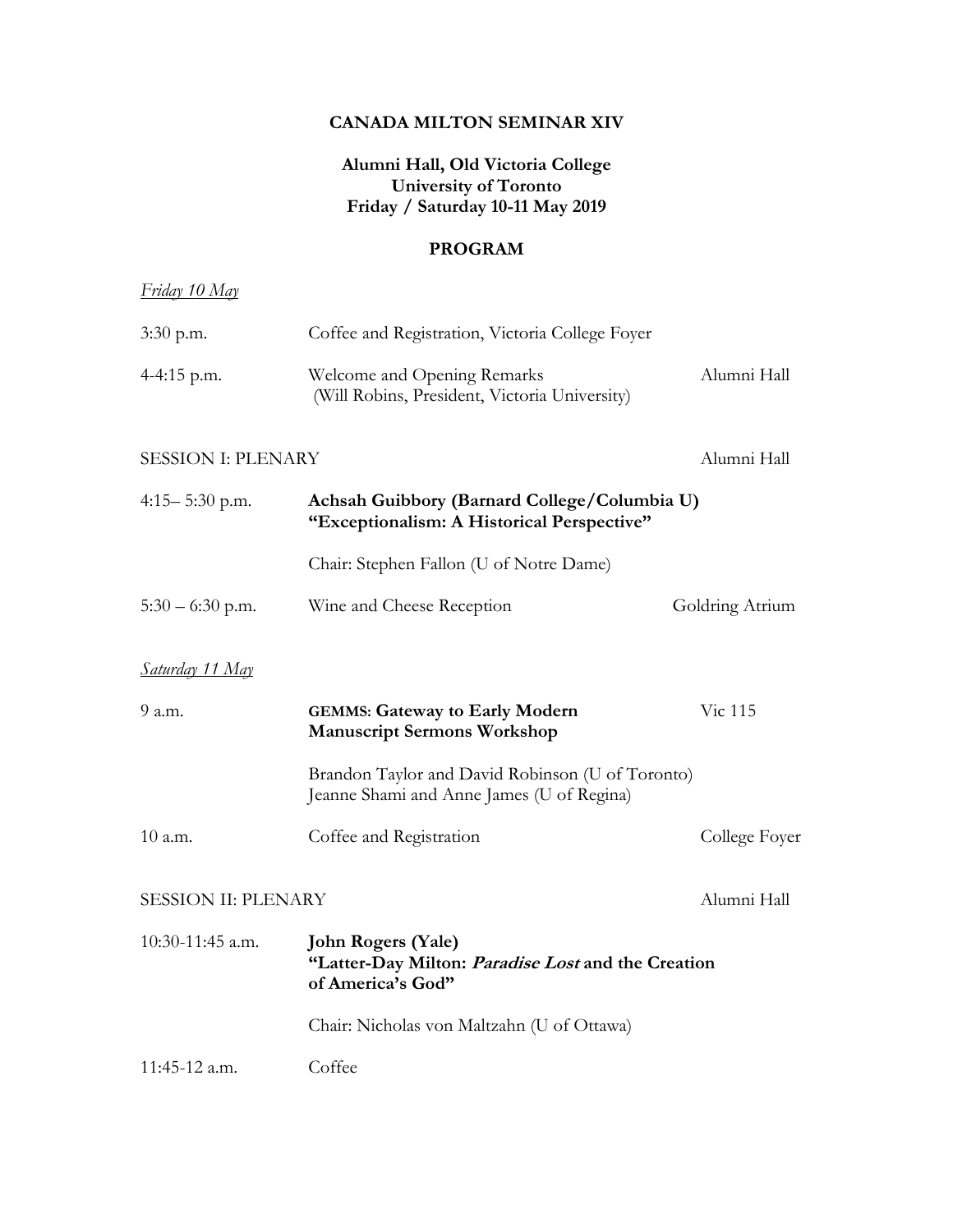# SESSION III: PLENARY Alumni Hall

| $12 - 1$ : 15 p.m.              | Ian Balfour (York University, Toronto)<br>"Milton's Retroactive Sublimity"                                                                              |             |  |  |
|---------------------------------|---------------------------------------------------------------------------------------------------------------------------------------------------------|-------------|--|--|
|                                 | Chair: David Galbraith (U of Toronto)                                                                                                                   |             |  |  |
| $1:15-2$ p.m.                   | Lunch                                                                                                                                                   |             |  |  |
| SESSION IV: CONCURRENT SESSIONS |                                                                                                                                                         |             |  |  |
| $2-3:30$ p.m.                   | (A) Old Victoria College Room 101                                                                                                                       |             |  |  |
|                                 | Lynne Greenberg (Hunter College, CUNY)<br>"Rightful Legacies and Inherited Endowments: The Question<br>of Female Inheritance in Milton's Poetry."       |             |  |  |
|                                 | David Adkins (Toccoa Falls College, Georgia)<br>"Raphael's Homeric and Biblical Metamorphosis"                                                          |             |  |  |
|                                 | Chair: Kathy Acheson (U of Waterloo)                                                                                                                    |             |  |  |
|                                 | (B) Old Victoria College Room 115                                                                                                                       |             |  |  |
|                                 | <b>Jan Purnis (University of Regina)</b><br>"An Anatomy of the Fall: Adam and Eve and the Alimentary<br>Canal in Early Modern Literature and Medicine." |             |  |  |
|                                 | Sam Fallon (SUNY, Geneseo)<br>"Adam in Abstract"                                                                                                        |             |  |  |
|                                 | Chair: Yulia Ryzhik (University of Toronto)                                                                                                             |             |  |  |
| 3:30-45 p.m.                    | Coffee break<br>Old Victoria College Foyer                                                                                                              |             |  |  |
| <b>SESSION V: PLENARY</b>       |                                                                                                                                                         | Alumni Hall |  |  |
| 3:45-4:45 p.m.                  | Hannibal Hamlin (Ohio State U)<br>"Divine Derision: What to Make of a God who Mocks"                                                                    |             |  |  |
|                                 | Chair: Rachel Trubowitz (U of New Hampshire)                                                                                                            |             |  |  |
| $4:45-5:10$ p.m.                | Closing Remarks and Announcements                                                                                                                       |             |  |  |